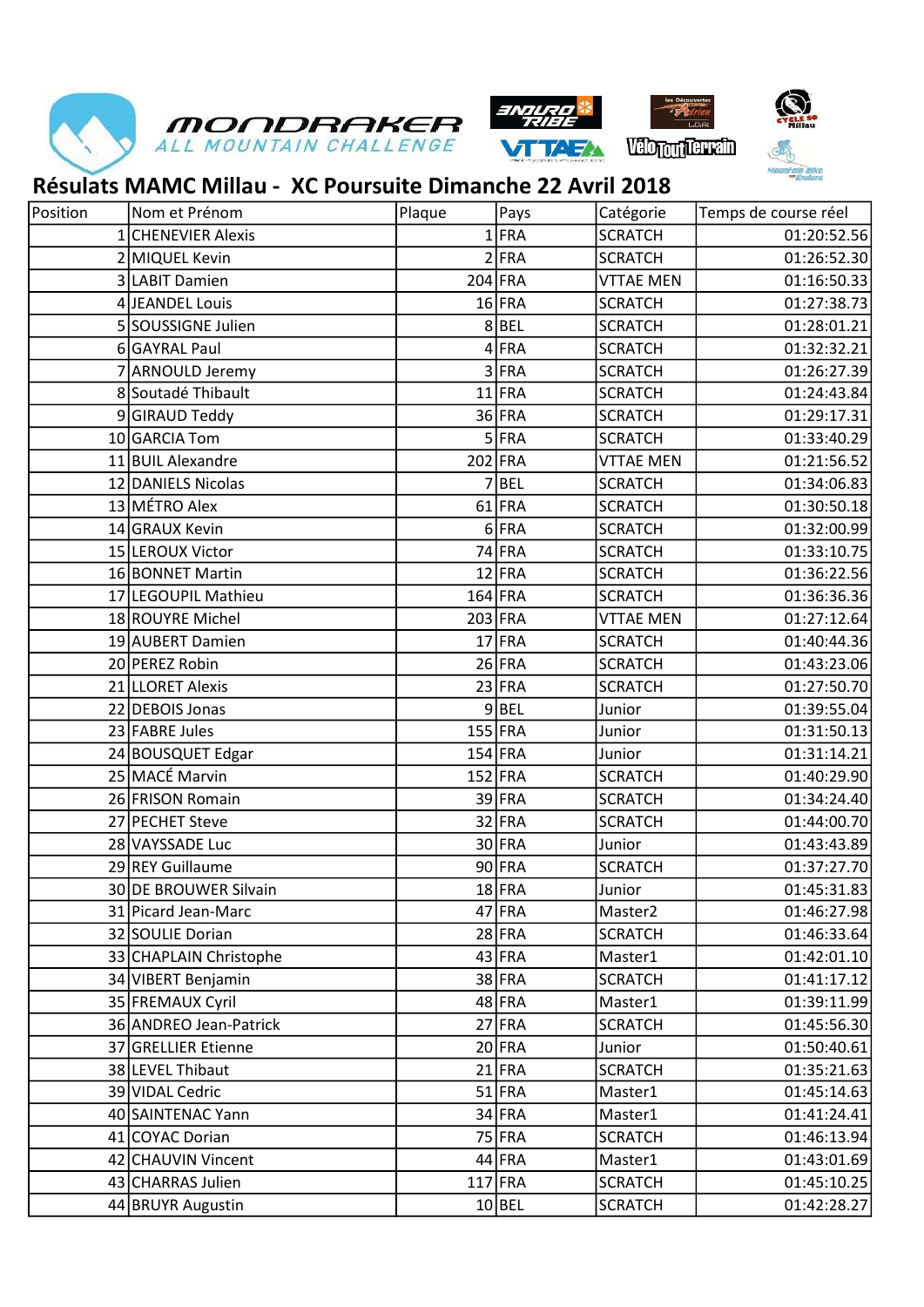| 45 FERRAND Simon           | 162 FRA   | <b>SCRATCH</b>      | 01:49:31.79 |
|----------------------------|-----------|---------------------|-------------|
| 46 LE DROGOFF Damien       | 58 FRA    | <b>SCRATCH</b>      | 01:52:25.46 |
| 47 URZEDOWSKI Thomas       | 57 FRA    | <b>SCRATCH</b>      | 01:46:00.57 |
| 48 DANIEL Michel           | 122 FRA   | Master2             | 01:28:38.55 |
| 49 CHATELAIN Christophe    | 78 FRA    | Master1             | 01:44:59.08 |
| 50   IRISSOU Pierre-Cecil  | 127 FRA   | <b>SCRATCH</b>      | 01:46:28.19 |
| 51 RIGO Hervé              | $45$ FRA  | <b>SCRATCH</b>      | 01:45:28.91 |
| 52 ALBET Gregory           | 93 FRA    | <b>SCRATCH</b>      | 01:52:27.61 |
| 53 GARDE Mathieux          | 119 FRA   | <b>SCRATCH</b>      | 01:45:15.00 |
| 54 BAUZA Fabrice           | $24$ FRA  | Master1             | 01:45:17.56 |
| 55 URIZZI Arthur           | $19$ FRA  | Junior              | 01:53:24.08 |
| 56 BOURDARIAS Marceau      | 103 FRA   | <b>SCRATCH</b>      | 01:52:11.97 |
| 57 FAVRY Philippe          | 76 FRA    | Master2             | 01:49:13.66 |
| 58 BELLEDENT Alexandre     | $64$ FRA  | <b>SCRATCH</b>      | 01:53:20.39 |
| 59 COYDE Mark              | $46$ FRA  | Master1             | 01:51:22.50 |
| 60 GARRIGUES Guilhem       | $92$ FRA  | <b>SCRATCH</b>      | 01:46:26.66 |
| 61 TOURAILLE ClémentBIS    | $13$ FRA  | <b>SCRATCH</b>      | 01:55:07.63 |
| 62 CAILLON Benoit          | 80 FRA    | <b>SCRATCH</b>      | 01:44:37.44 |
| 63 Sedilleau Cedric        | 37 FRA    | Master1             | 01:53:51.36 |
| 64 ALMELA Brian            | 66 FRA    | <b>SCRATCH</b>      | 01:55:12.34 |
| 65 CROS Dorian             | $29$ FRA  | Junior              | 02:03:47.93 |
| 66 BALCOU Frederic         | 68 FRA    | Master1             | 01:44:11.13 |
| 67 VABRE Gregory           | $53$ FRA  | <b>SCRATCH</b>      | 01:43:22.74 |
| 68 KUSTERS Guillaume       | $22$ FRA  | Junior              | 02:01:43.87 |
| 69 DRUILHE Olivier         | $52$ FRA  | Master1             | 01:56:50.54 |
| 70 FOURIER Pierre Luc      | $69$ FRA  | <b>SCRATCH</b>      | 01:43:19.88 |
| 71 ASTEGIANO Ewen          | $55$ FRA  | <b>SCRATCH</b>      | 01:36:16.53 |
| 72 PONCE Y MURCIA Rodolphe | 94 FRA    | <b>SCRATCH</b>      | 01:55:39.53 |
| 73 BORHO Mathieu           | 142 FRA   | Master1             | 01:50:40.44 |
| 74 PEPE Nicolas            | 89 FRA    | <b>SCRATCH</b>      | 01:49:33.88 |
| 75 BONO Pierre             | $25$ FRA  | Master <sub>2</sub> | 01:47:12.02 |
| 76 CHATEL Yannick          | $41$ FRA  | <b>SCRATCH</b>      | 02:03:04.64 |
| 77 SIBETH Daniel           | $71$ FRA  | Master1             | 01:48:44.73 |
| 78 FLOCHLAY Charles        | 83 FRA    | <b>SCRATCH</b>      | 01:54:37.17 |
| 79 VICOGNE William         | $49$ FRA  | Master1             | 01:47:20.18 |
| 80 GHESQUIERE Adrien       | 102 FRA   | <b>SCRATCH</b>      | 01:51:47.99 |
| 81 ROCHE Thibaut           | $81$ FRA  | <b>SCRATCH</b>      | 01:52:12.73 |
| 82 MARTINIERE Yohan        | 147 FRA   | <b>SCRATCH</b>      | 02:00:53.32 |
| 83 LOPES Clement           | 131 FRA   | <b>SCRATCH</b>      | 01:56:51.14 |
| 84 DRION Laurent           | $73$ FRA  | <b>SCRATCH</b>      | 01:53:37.66 |
| 85 EYMARD Mathieu          | 70 FRA    | <b>SCRATCH</b>      | 01:55:05.71 |
| 86 SAPIN Nadine            | 96 FRA    | Femme               | 01:55:01.95 |
| 87 SORROCHE Jean-Pascal    | 144 FRA   | Master <sub>2</sub> | 01:59:51.50 |
| 88 DUPONT Renaud           | $33$ FRA  | Master1             | 01:58:18.98 |
| 89 BUROT Damien            | 77 FRA    | <b>SCRATCH</b>      | 02:07:19.40 |
| 90 LANARD Benoit           | 136 FRA   | <b>SCRATCH</b>      | 01:44:46.62 |
| 91 MERCUZOT Jerome         | 114 FRA   | <b>SCRATCH</b>      | 02:03:55.15 |
| 92 ROEHRIG Julien          | $14$ FRA  | <b>SCRATCH</b>      | 02:14:02.66 |
| 93 PELLEGRINI David        | $139$ FRA | <b>SCRATCH</b>      | 01:59:48.56 |
| 94 BLESSON Rémi            | $121$ FRA | <b>SCRATCH</b>      | 02:03:48.94 |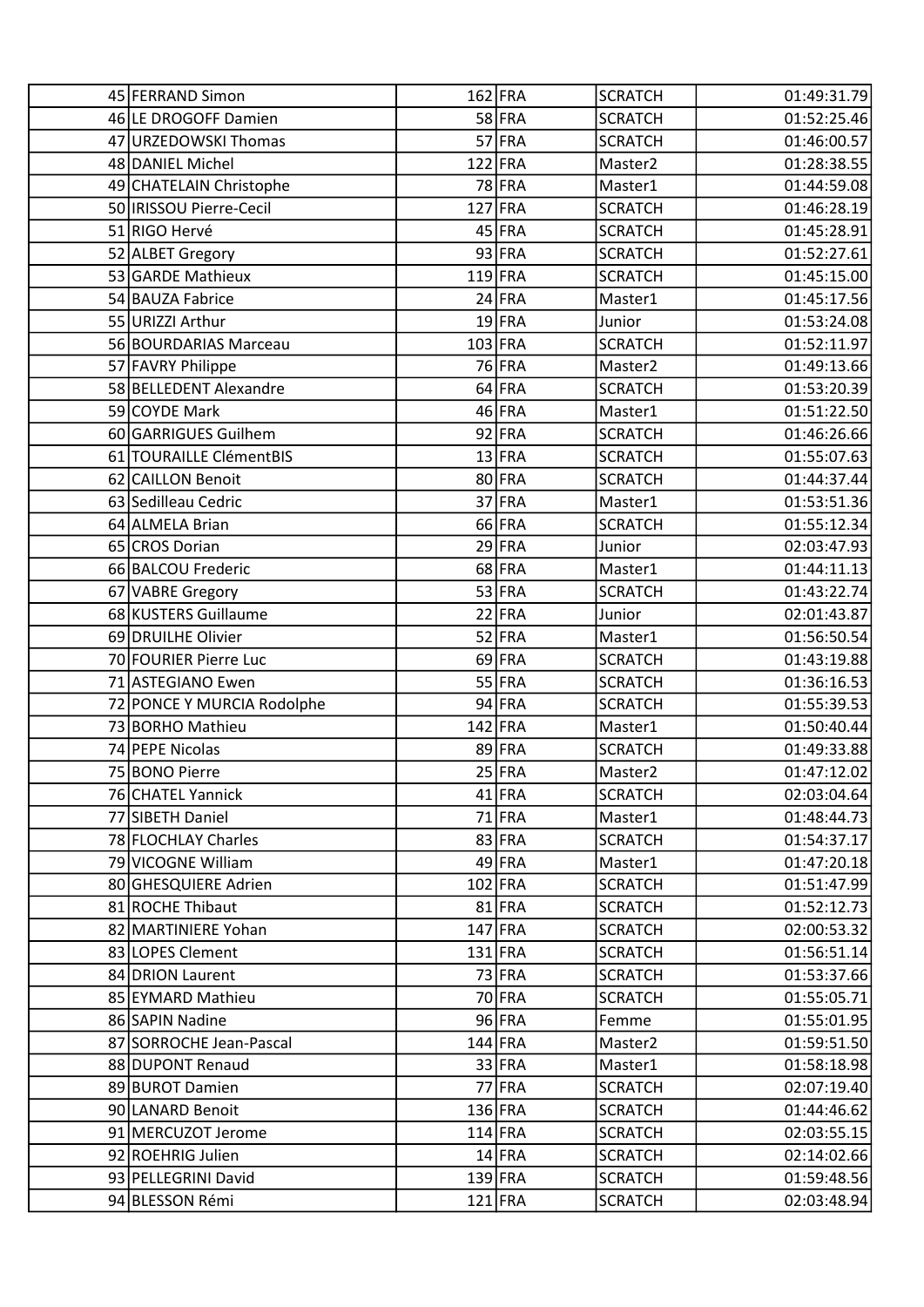| 95 DEMON Gregory                | 59 FRA    | Master1             | 01:55:33.23 |
|---------------------------------|-----------|---------------------|-------------|
| 96 SOULIER Antoine              | 106 FRA   | <b>SCRATCH</b>      | 02:00:58.24 |
| 97 MARON Florian                | 137 FRA   | <b>SCRATCH</b>      | 02:03:38.62 |
| 98 THIVOLLE Sylvain             | 120 FRA   | <b>SCRATCH</b>      | 02:01:40.45 |
| 99 Guillon-cottard David        | 105 FRA   | Master1             | 01:58:48.95 |
| 100 BENET Benjamin              | 150 FRA   | <b>SCRATCH</b>      | 02:09:48.44 |
| 101 RAIMBAULT Nicolas           | $113$ FRA | <b>SCRATCH</b>      | 02:00:24.41 |
| 102 ROUX Remi                   | 50FRA     | Master2             | 02:03:49.49 |
| 103 COSTE Florian               | 126 FRA   | <b>SCRATCH</b>      | 02:00:52.58 |
| 104 TERRASSIER Cedric           | 160 FRA   | Master1             | 02:11:54.49 |
| 105 HERINGUEZ Fabien            | 134 FRA   | <b>SCRATCH</b>      | 02:07:57.46 |
| 106 SCHILTZ Marc                | $67$ LUX  | <b>SCRATCH</b>      | 02:08:17.64 |
| 107 COUPEL Laurent              | 87 FRA    | Master1             | 02:01:54.08 |
| 108 COOKE Fabien                | 149 FRA   | <b>SCRATCH</b>      | 02:11:13.01 |
| 109 DESERAUD Jean Louis         | 165 FRA   | Master2             | 02:00:37.16 |
| 110 CHEVRIER Franck             | $42$ FRA  | <b>SCRATCH</b>      | 02:09:15.34 |
| 111 CLÉMENT Tristan             | 108 FRA   | <b>SCRATCH</b>      | 02:08:39.54 |
| 112 PEYSSON Bertrand            | 88 FRA    | Master1             | 02:09:15.12 |
| 113 AVIGNANT Adrien             | 85 FRA    | <b>SCRATCH</b>      | 01:51:34.08 |
| 114 REYNARD David               | 118 FRA   | <b>SCRATCH</b>      | 02:08:18.15 |
| 115 POUJADE Joel                | 109 FRA   | Master1             | 01:58:38.14 |
| 116 RELAVE Estelle              | 95 FRA    | Femme               | 02:08:11.52 |
| 117 PELTIER Rémi                | 60FRA     | <b>SCRATCH</b>      | 02:15:23.33 |
| 118 Courtigne Juliette          | $97$ FRA  | Femme               | 02:00:08.59 |
| 119 EGOLF Alexandre             | 141 FRA   | Master2             | 02:01:51.62 |
| 120 MAZOYER Julien              | 163 FRA   | <b>SCRATCH</b>      | 02:11:40.15 |
| 121 SIMONNET Franck             | 123 FRA   | Master1             | 01:58:26.86 |
| 122 LAGREE Jean                 | 84 FRA    | Master <sub>2</sub> | 01:59:39.94 |
| 123 RUOT Gerald                 | 140 FRA   | <b>SCRATCH</b>      | 02:18:49.40 |
| 124 DULCK Eric                  | 159 FRA   | Master2             | 02:20:54.71 |
| 125 GAZANION Léo                | 65 FRA    | <b>SCRATCH</b>      | 02:02:52.85 |
| 126 LANTUS Muriel               | 99 FRA    | Femme               | 02:07:59.53 |
| 127 BARRETEAU Jean Philippe     | 72 FRA    | <b>SCRATCH</b>      | 02:18:21.50 |
| 128 RABANIT Francois            | 135 FRA   | <b>SCRATCH</b>      | 02:04:21.94 |
| 129 FARREN Julien               | $91$ FRA  | <b>SCRATCH</b>      | 02:22:18.59 |
| 130 TROCELLO Gerard             | 145 FRA   | Master2             | 02:08:42.11 |
| 131 FAUCHER Fabrice             | 107 FRA   | Master1             | 02:23:26.56 |
| 132 VARAGNAT Emmanuel           | $151$ FRA | Master1             | 02:19:03.59 |
| 133 PUSEL Clément               | 86 FRA    | <b>SCRATCH</b>      | 02:10:07.23 |
| 134 DUMAZER Pierre-Charles      | 138 FRA   | <b>SCRATCH</b>      | 02:10:23.05 |
| 135 ALCINDOR Fabrice            | $63$ FRA  | <b>SCRATCH</b>      | 02:11:13.68 |
| 136 GUINOT James                | 125 FRA   | Master1             | 02:12:46.98 |
| 137 DUROVRAY Lucas              | $115$ FRA | <b>SCRATCH</b>      | 02:13:08.62 |
| 138 HILAIRE Hugo                | 148 FRA   | <b>SCRATCH</b>      | 02:37:43.46 |
| 139 CHAMBRE Robert              | 79 FRA    | <b>SCRATCH</b>      | 02:31:48.52 |
| 140 MARQUES Philippe            | 128 FRA   | Master1             | 02:23:03.58 |
| 141   IMBERT Elian              | $54$ FRA  | <b>SCRATCH</b>      | 02:18:25.82 |
| 142 GARRIGUES Elina             | 98 FRA    | Femme               | 02:18:21.87 |
| 143 LACHAMBRE GHESQUIERE Hélène | 100 FRA   | Femme               | 02:26:38.78 |
| 144 ALEXANDRE Jacques           | 116 FRA   | Master2             | 02:29:48.95 |